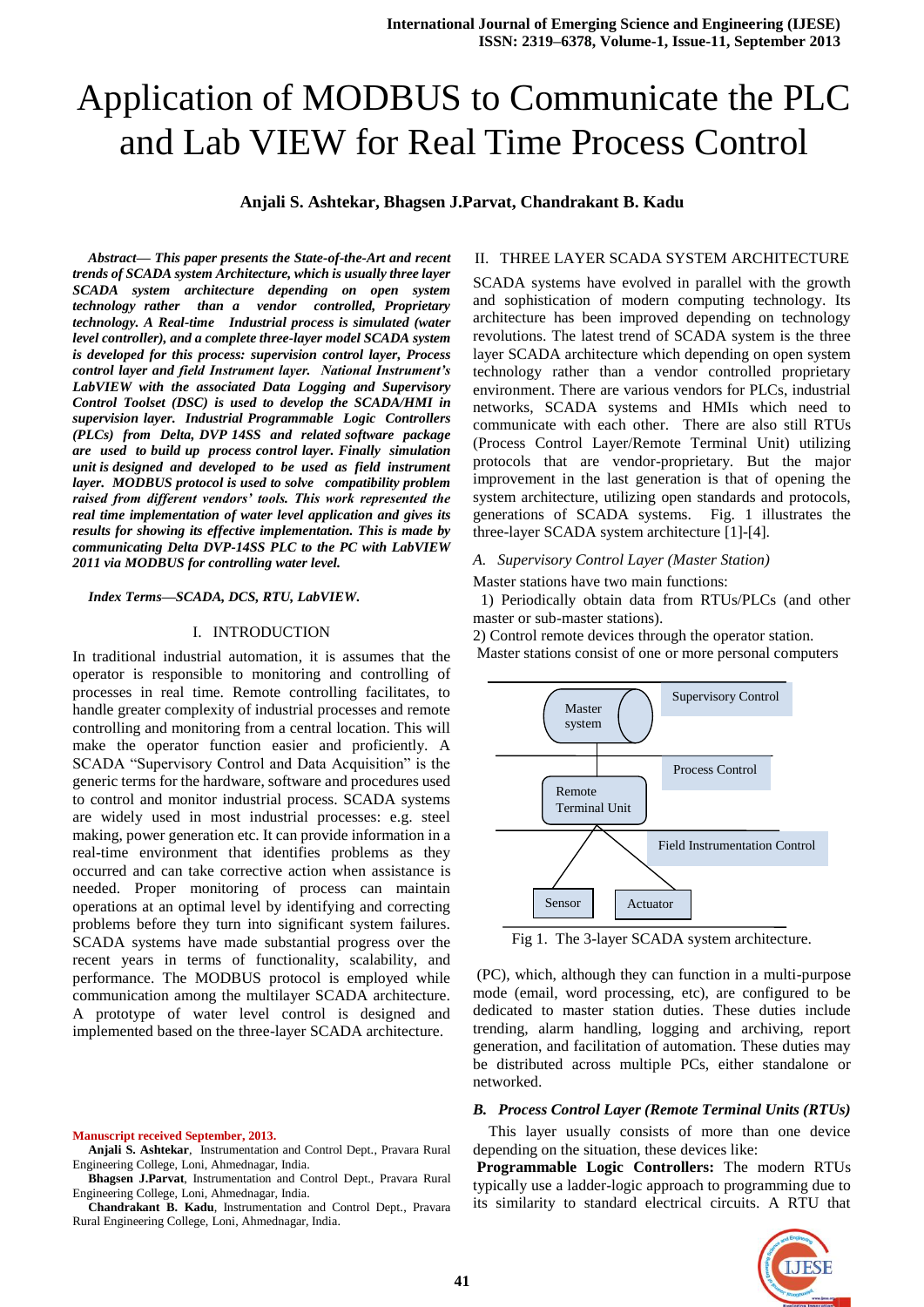employs this ladder logic programming is called a Programmable Logic Controller (PLC). PLCs are quickly becoming the standard in control systems. The PLC is special purpose computer contains CPU and different kinds of memory.

**Analog Input and Output Modules:** The configuration of sensors and actuators determines the quantity and type of inputs and outputs on a PLC or RTU. Depending on the model and manufacturer, modules can be designed solely for input, output, digital, analog or any combination. An analog input module has a number of interfaces. Typical analog input modules have 4, 8, 16, or 32 inputs. Analog output modules take digital values from the CPU and convert them to analog representations, which are the sent to the actuators. An output module usually has 4, 8, 16 or 32 outputs, and typically offers 8 or 12 bits of resolution.

**Digital Input and Output Modules:** Digital input modules typically are used to indicate status and alarm signals. A specialized digital input module is used for counting pulses of voltage or current, rather than for strictly indicating "open" or "closed." This functionality, however, can also be implemented using standard input modules and functions found in the ladder-logic programming language of the PLC.

#### *C. Field instrument control layer (Sensors and Actuators)*

This layer mainly consists of sensors and actuators. The Sensors perform measurement and actuators perform control. Sensors get the data (Supervision and Data Acquisition) and actuators perform actions dependent on this data (control). The processing and determination of what action to take, is done by the master control system (i.e. SCADA).

#### *D. Communication Interfaces*

Modern RTUs and PLCs offer a wide variety of communications means, either built in directly or through a module. The following list represents a variety of transmission methods supported:

- RS-232/RS-442/RS-485
- Dialup telephone lines  $\bullet$
- $\bullet$ Dedicated telephone lines
- Microwave  $\bullet$
- **Satellite**  $\bullet$
- X.25  $\bullet$
- Ethernet  $\bullet$
- 802.11a/b/g  $\bullet$
- Radio (VHF, UHF, etc) [2].

Each of these methods could be used to communicate with the master station, other PLCs or RTUs, the programming station, or operator consoles.

## III. COMMUNICATION AMONG THREE-LAYER SCADA SYSTEM ARCHITECTURE

Communications protocols (especially at the lower layers) are designed to meet the requirement that information arrive without errors in a timely manner (availability and data integrity). SCADA communications at the Field Instrument will normally occur at Layer 1 (Physical) and System Interconnection (OSI) 7-Layer model. Fig. 2 illustrates the typical means of communications between SCADA components, which are detailed below.

## *A. Communication among Supervisory Control Peers*

At the Supervisory Control layer between peers, communications are usually through a standard networking

protocol such as TCP/IP or IPX over Ethernet or Token Ring. The SCADA applications involved in the communications are typically installed on standard PC systems capable of using standard operating-system provided protocols. Options exist for employing proprietary protocols between peers from the same manufacturer or SCADA specific, open source protocols between peers of dissimilar manufacturers.

## *B. Communication between Supervisory Control and Process Control Peers*

The means of communications between supervisory control and process Control, as well as among process control peers, vary greatly and are usually dependent on hardware manufacturer. If a suite of RTUs, sensors and actuators is purchased from a single vendor, the protocol may be proprietary. There is a scope to avail the option of using open source protocols like, MODBUS, profibus, and UCA "Utility Communications Architecture", in order to incorporate a variety of manufacturer's equipment.



Fig 2. The typical means of communications between SCADA components

## *C. Communication between Process Control and Field Instrumentation Control*

As communications between process control (RTU) and field instrumentation control is typically a point to point running over wire pairs, transmitting voltage pulses or current level (4-20mA) that are interpreted by the RTU based on how it is programmed. Recent trends in "intelligent" sensors and actuators provide more capabilities, and allow for peer to peer or distributed networks among sensors and actuators; protocols in intelligent sensors used today are Foundation Fieldbus, and profibus-AS[1]-[4].

## *D. Software Communication Tool (MODBUS)*

As there are numerous vendors of automation equipment which all use their own protocols to communicate with, in addition to the large variety of network interfaces, it is difficult to carry out software which can be used for all variations. To make it easier for software developers to communicate with this large variety of automation equipment,

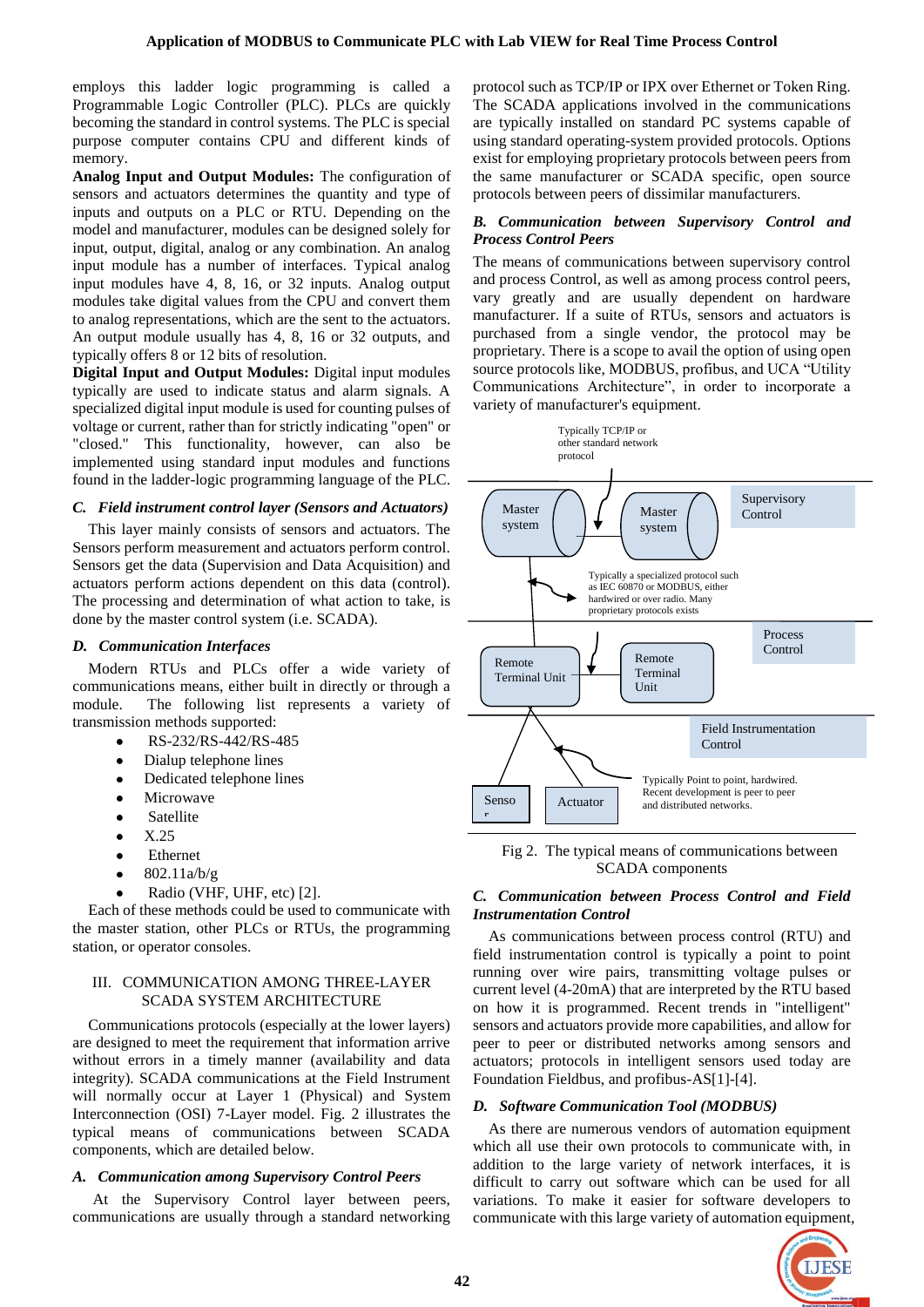a standard communication interface was needed. MODBUS is the most popular industrial protocol being used. The main reasons for the use of MODBUS in the industrial environment are: easy to deploy and maintain, developed with industrial applications in mind, openly published and royalty-free and it moves raw bits or words without placing many restrictions on vendors. MODBUS is a serial [communications protocol,](http://en.wikipedia.org/wiki/Communications_protocol) originally published by [Modicon](http://en.wikipedia.org/wiki/Modicon) (now [Schneider Electric\)](http://en.wikipedia.org/wiki/Schneider_Electric) in 1979 for use with its PLCs. MODBUS allows the communication between many devices connected to the same network [5]-[6].

The MODBUS is an application layer and stateless client-server protocol similar to HTTP, for communication between devices, mainly to exchange data. Fig. 3 shows, the MODBUS transaction and Master-Slave in terms of the Client-Server paradigm. The MODBUS protocol follows a master/slave architecture, where a master will request data from the slave and can also ask to perform some action. The master initiates a process by sending a function code that represents the type of transaction to perform. During communication on a MODBUS network, the protocol determines how each controller will know its device address, recognize a message addressed to it, determine the kind of action to be taken, and extract any data or other information contained in the message [7].

#### IV. DESIGN AND DEVELOPMENT OF THREE-LAYER SCADA PROTOTYPE

A prototype has been implemented based on the three layer SCADA architectural. This prototype helps to Visualize real-time process data, and enables to configure and monitor process status (data input/output), and information archives, remotely from master station [8].



Fig. 3 MODBUS Transaction

## *A. Industrial Process (Water Level Control) function description*

Water level process is very common in the industrial applications such as chemical or power plants and a very important parameter. The typical applications for liquid level measurement are lift stations in wastewater treatment systems, bore hole or well level measurement, level of a liquid in a tank, etc.

Fig. 4 shows the photograph of prototype setup. This setup involves two tanks namely sump and tank, sump is used to store the water. In this setup, three levels are identified as Extreme Lower Level (LZ), Low Level (LL) and High Levels (LH). Extreme Low (reference) is always immersed in water. The different levels are sensed from the tank with the probe type sensors. This setup involves the necessary circuitry, electrical connections, power supply and water connections.

## *B. Field Instrument Control Layer (Sensors and Actuators) Design and Development*

A prototype is designed and developed to simulate this process status, Motor, Valve, and Tank Level. Table I and II below shows the I/O status of the process. The RTU (PLC) contains 8 digital inputs, 6 digital outputs. The working of the prototype water level controller is very common and conventional. When level reaches to sensor it gives logic high signal to the PLC input. Then the PLC sensed the water level. These three levels are connected to the Input Module of PLC. Initially, when there is no water in the tank; the Motor should ON, and remains ON until the high level of water reaches. When the high level is sensed, the Motor turns OFF and solenoid valve become ON. This results in drain of water to the sump. This valve remains on till the water level reaches to low level. When low level is sensed, this results in turn OFF and ON of Solenoid Valve and Motor respectively. This continuous process helps to maintain the level in water tank.

# *C. Process Control Layer (RTU) Design and Development*

The main part used in RTU is the Programmable Logic Controller (PLC). Therefore, the design of RTU began with the selection of The PLC unit depending on I\O signals of field instrument control layer. By considering the availability of the PLC, Delta DVP 14SS is chosen for controlling the industrial process. This PLC consists of 8 digital inputs,



Fig. 4 Photograph of Prototype Setup

TABLE I. PLC I/O CONVENTATIONS

| PLC I/Os  | <b>Prototype Component</b> |  |
|-----------|----------------------------|--|
| $I/P - 0$ | Low Level Probe Sensor     |  |
| $I/P - 1$ | High Level Probe Sensor    |  |
| $I/P - 2$ | Zero Level Probe Sensor    |  |
| $O/P - 0$ | Water MOTOR                |  |
| $O/P - 1$ | Solenoid Valve             |  |

| TABLE II. | <b>PROCESS STATUS</b> |  |
|-----------|-----------------------|--|
|-----------|-----------------------|--|

| Sr.            | <b>Status</b>          | <b>Simulated</b>    | <b>RTU</b>                       |
|----------------|------------------------|---------------------|----------------------------------|
| N <sub>O</sub> | description            | <b>Indication</b>   | <b>Connection</b>                |
|                | <b>MOTOR</b><br>On/Off | Green LAMP          | Digital-Output                   |
| 2              | Solenoid<br>Valve      | Green LAMP          | Digital-Output                   |
|                | aval concor            | $C_{\text{roon}}$ I | Dirichlet<br>$_{\mathrm{Innut}}$ |

Level sensor | Green LAMP | Digital -Input 6 digital outputs, and which are sufficient for this industrial process. The AC power supply version is selected to avoid need of extra DC power supply.

This work intended to communicate Delta PLC to PC using RS 232 serial communication. National Instrument's

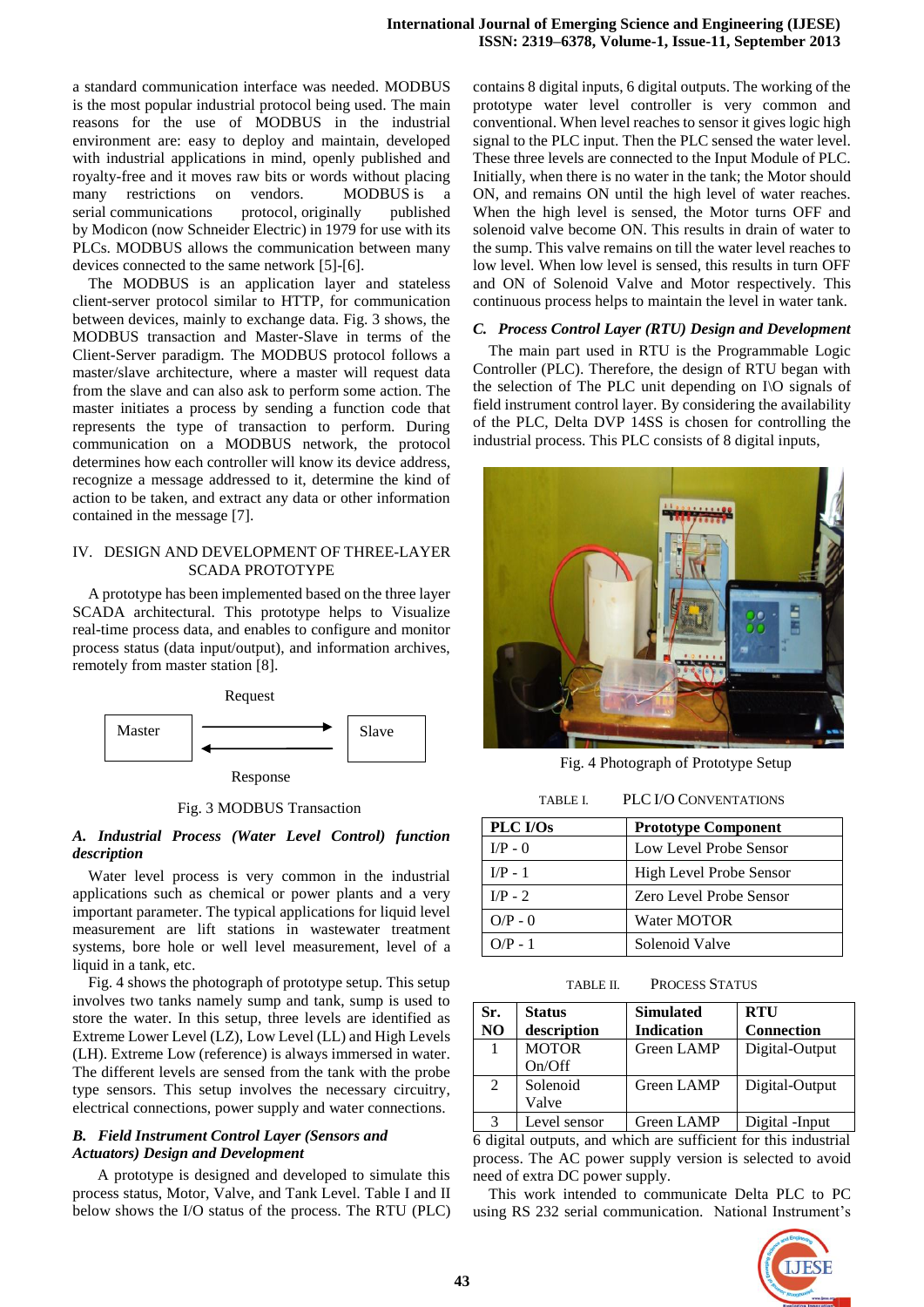LabVIEW is used as programming tool and MODBUS protocol as a communication media. In MODBUS communication, LabVIEW acts as a Master and Delta PLC as a slave. A Personal Computer (PC), with Standard programming software WPLSoft is helps to develop a Ladder Logic Diagram (source code) in PLC to control the water level process.

Delta DVP 14SS PLC has default two communication ports i.e. [RS-485](http://en.wikipedia.org/wiki/RS-485) and [RS-232.](http://en.wikipedia.org/wiki/RS-232) According to the port, configuration settings are necessary as shown in Table III. This prototype is communicated with RS-232 port i.e. COM1. Communication parameters are set as: Mode- RTU, Data Length- 8, Parity -Even, Stop Bits -1Bit and Baud rate -19200 bps [9]-[10].

In this communication, incorporation of special auxiliary relays (special M) and special data registers (special D) are essential. Fig. 5 shows the communication ladder diagram for delta DVP 14SS PLC for communication with MODBUS. These RS 232 MODBUS setting in the PLC are same the LabVIEW MODBUS. The whole developed RTU and associated components is depicted and listed in Table III and IV.

| 01035 |
|-------|
| M1138 |
| M1139 |
|       |

## Fig. 5 Communication Ladder Diagram

#### TABLE III. RTU COMPONENTS

| Sr. No | <b>Item</b>              | Model                    |
|--------|--------------------------|--------------------------|
|        | <b>PLC</b>               | DELTA DVP 14SS           |
|        | <b>Programming Cable</b> | Rs 232 Serial port Cable |

## TABLE IV PLC SPECIFICATIONS

| Sr. No         | <b>Feature</b>                     | <b>Description</b>                                                                                                    |
|----------------|------------------------------------|-----------------------------------------------------------------------------------------------------------------------|
| 1              | MPU points:                        | 14 (8DI + 6DO)                                                                                                        |
| 2              | Max. I/O points                    | 494 $(14 + 480)$                                                                                                      |
| 3              | Program capacity                   | 8k steps                                                                                                              |
| $\overline{4}$ | COM port                           | Built-in RS-232 & RS-485<br>ports, compatible with<br><b>MODBUS ASCII/RTU</b><br>protocol. Can be Master or<br>Slave. |
| 5              | High-Speed Pulse<br>Output         | Supports 4 points ( $\text{Y0} \sim$<br>Y3) of independent<br>high-speed (Max. 10kHz)<br>pulse output                 |
| 6              | <b>Supports PID</b><br>Auto-tuning | DVP-SS2 saves parameters<br>automatically after the PID<br>auto temperature tuning is<br>completed.                   |

# *D. Supervision Layer (Master Station) Design and Development.*

A personal computer (PC), with National Instrument's LabVIEW (2011) is used to develop the SCADA/HMI layer. LabVIEW VI can implement SCADA functionalities such as sense the level, ON/OFF of Motor and Solenoid Valve etc. Also by chosen of LabVIEW from NI vendor which is different from RTU/PLC vendor (DELTA), gives us opportunity to show how MODBUS solve this compatibility problem. The MODBUS protocol is utilized for data exchange between supervision control layer and RTU layer. LabVIEW works like a Master and PLC as Slave. The automation system is developed based on LabVIEW, though the serial communication, issuing commands to the PLC. PLC will work on the control system, real-time access and store various sensor signals after receiving the control command from the PC. It was easy to develop an automated system using PLC and LabVIEW via MODBUS. National Instruments provides a MODBUS Library for LabVIEW that is design to facilitate communication to a device that can use a MODBUS protocol. Table V lists the component of master station layer.

The objective of the VI program is allowed to make the decision of the start and stop operation of the Motor and Solenoid Valve according to the level sensed. Fig. 6 illustrate the VI Block Diagram, the programming part of water level control application VI. Fig. 7 shows Front panel of LabVIEW for water level control. The Front Panel contain five LEDs for representation of; Low Level(LL),High Level (LH), Extreme Low Level (LZ) and ON-OFF status of Motor and Solenoid Valve.

| TABLE V MASTER STATION COMPONENT (SUPERVISION |
|-----------------------------------------------|
| LAYER)                                        |

| Sr. No. | <b>Item</b>          | <b>Description</b> |
|---------|----------------------|--------------------|
|         | PC.                  | Personal Computer  |
| 2       | Operating system     | Windows 7          |
| 3       | LabVIEW with DSC     | SW package As      |
|         | module               | developer tool for |
|         |                      | <b>SCADA HMI</b>   |
| 4       | DVP 14SS PC Access   | MODBUS protocol    |
|         | Software package     |                    |
| 5       | Communications ports | Rs 232 Serial Port |

LabVIEW program is designed such as, when the water is at zero level, the Motor will turn ON and remains ON until it reaches the high level. The "MOTOR ON" LED will turn to green. When the water level reaches to LL and LH, it is sensed by the sensor (LL and LH LED glows)and it gives signal to the Solenoid Valve and Motor to turn ON and OFF respectively, through the LabVIEW program. This ignites "SOLENOID ON" LED and also depicted the transition on waveform chart as shown in fig 8. The level of the water start falling till it reaches to low level as outcome of above. When it goes below the low level the signal is again fed to the system through the LabVIEW. It results in turn OFF and ON the Solenoid Valve and Motor respectively. These ON-OFF operations are visualized on the front panel in the form of ignition of "MOTOR ON" LED and represent transition on waveform chart. When the different levels are attained the transition also shows on waveform chart. Program is designed by considering different states to control the water level.